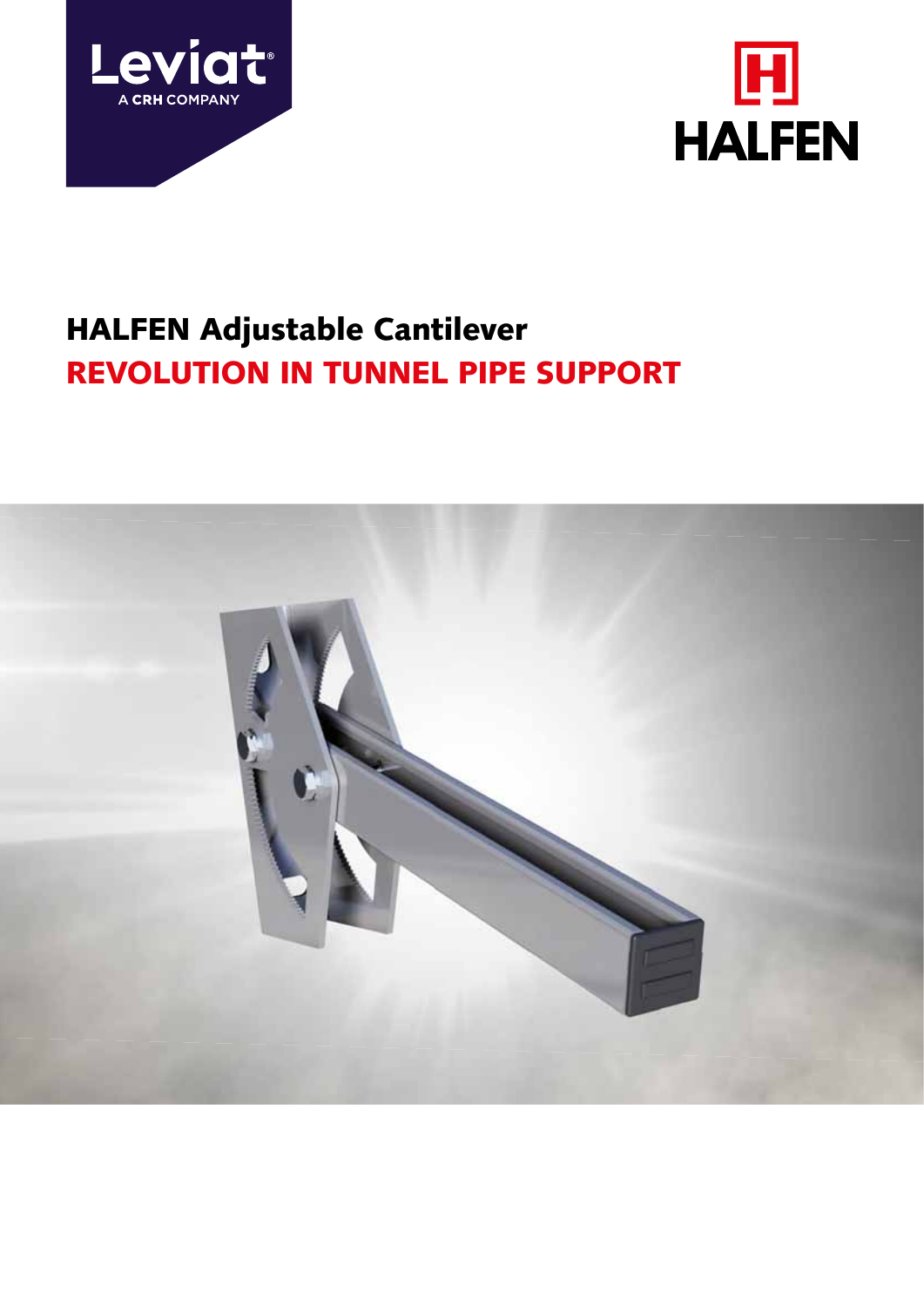## HALFEN Adjustable Cantilever

### The advantages at a glance

The HALFEN Adjustable Cantilever combines the established The HALFEN Adjustable Cantilever combines the established<br>high load bearing of the medium duty system with much faster installation. Specifically designed for tunnels or other areas with a curved or inclined substrate. It is not necessary to know the cantilever angle at the time of design.



#### ONE PART FOR ALL LOCATIONS, PART DRAMATICALLY REDUCED **COMPLEXITY**

- suitable for pipe clamps, suitable shoes and cable trays
- > can be used for laid or suspended pipes suspend
- > takes up site tolerance. Cope with changes due to site conditions conditio

#### NO CUSTOM CANTILEVERS NO CUSTO REQUIRED, NO ANGLES TO REQUIRED **MEASURE**

- > simplified design
- If no risk of custom cantilevers not fitting
- $\blacktriangleright$  rapid delivery of stock item = no custom fabrication lead time custo

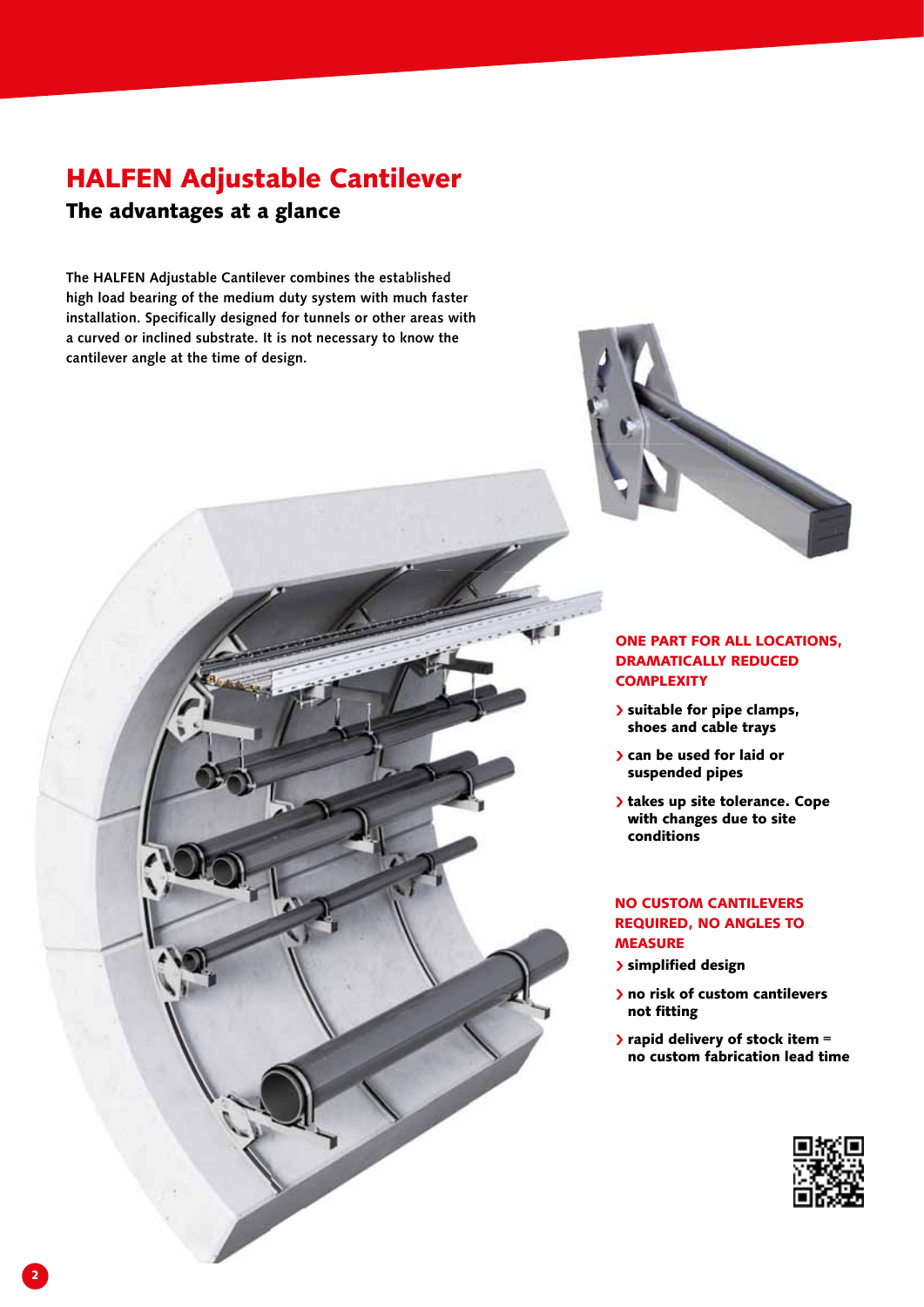### Introduction

The KON 41/V cantilever is freely adjustable from an angle of -56° to +56°, and can be fixed to curved castin channel or surface-mounted framing channel or directly to the tunnel wall – including curved or inclined surfaces.

KON 41/V is made without welding, and is composed of a HALFEN Framing channel 41/41 cantilever arm and an adjustable HVT rear bracket. The HVT rear bracket may also be used separately as a fixed support connection element in the HALFEN 41 Framing Channel System to restrain the rotation of a beam, unlike hinge connection elements.



− 56°

The cantilever is available in three standard lengths. Custom lengths are also available.

The KON 41/V cantilever is easily set to the correct angle by loosening the serration plates. The bracket is set to the required angle, then the assembly is simply re-tightened.



 $+ 56^\circ$ 

3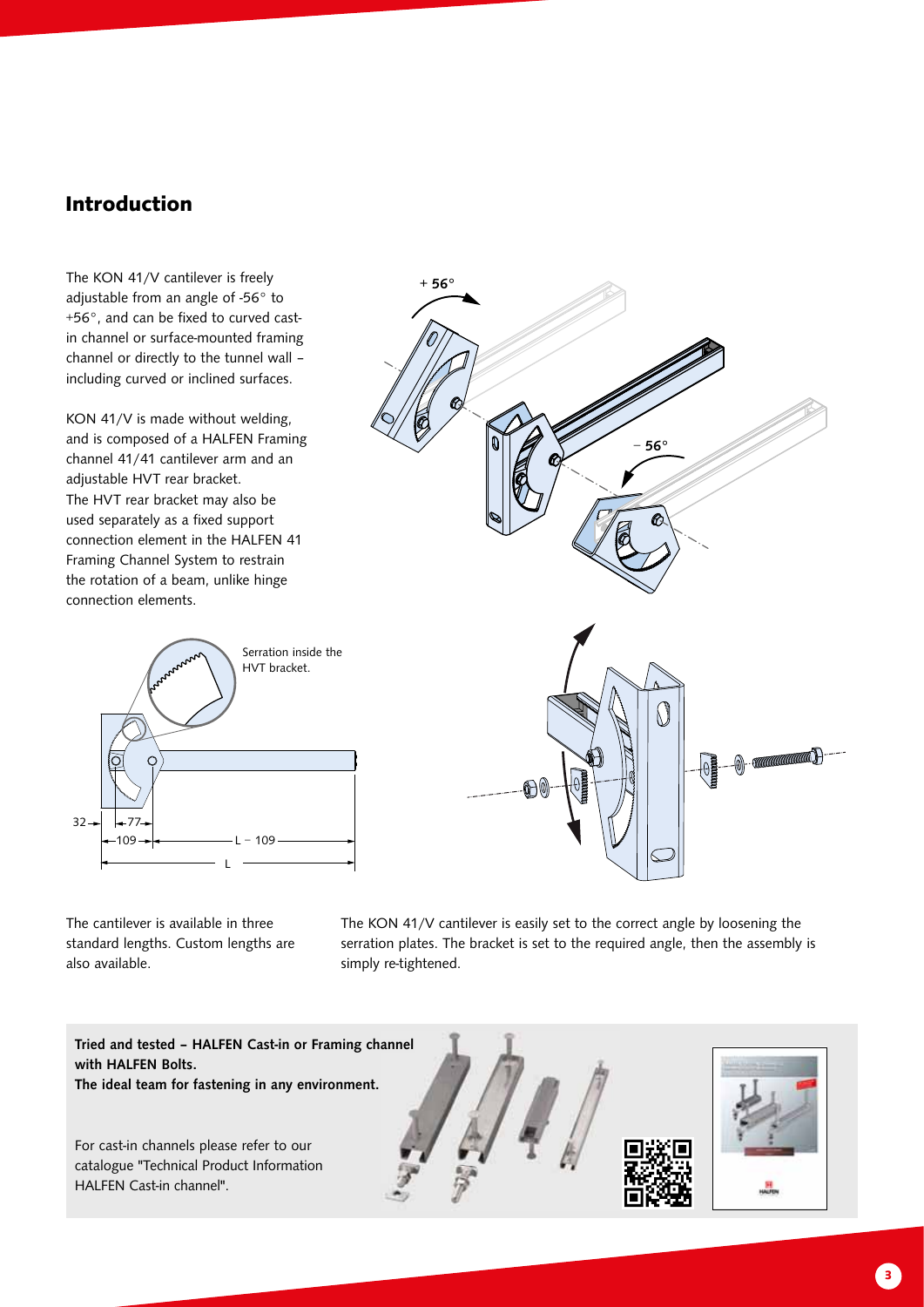## HALFEN Adjustable Cantilever KON 41/V

| KON 41/V Product overview                                                                                                                                                                                                                                                                                                                           |                |                                                                                                      |                                                      |  |  |  |  |  |
|-----------------------------------------------------------------------------------------------------------------------------------------------------------------------------------------------------------------------------------------------------------------------------------------------------------------------------------------------------|----------------|------------------------------------------------------------------------------------------------------|------------------------------------------------------|--|--|--|--|--|
|                                                                                                                                                                                                                                                                                                                                                     | Order no.      | Item name                                                                                            | Item description                                     |  |  |  |  |  |
| Sets - Assembled                                                                                                                                                                                                                                                                                                                                    |                |                                                                                                      |                                                      |  |  |  |  |  |
|                                                                                                                                                                                                                                                                                                                                                     | 0310.300-00001 | KON 41/ V FV L=245 mm Adjustable Cantilever.<br>complete, assembled.                                 | Complete set. Fully assembled.                       |  |  |  |  |  |
|                                                                                                                                                                                                                                                                                                                                                     | 0310.300-00002 | KON 41/ V FV L=345 mm Adjustable Cantilever.<br>complete, assembled.                                 | Complete set. Fully assembled.                       |  |  |  |  |  |
|                                                                                                                                                                                                                                                                                                                                                     | 0310.300-00003 | KON 41/ V FV L=495 mm Adjustable Cantilever.<br>complete, assembled.                                 | Complete set. Fully assembled.                       |  |  |  |  |  |
| Components - for assembly                                                                                                                                                                                                                                                                                                                           |                |                                                                                                      |                                                      |  |  |  |  |  |
| $\begin{picture}(40,40) \put(0,0){\line(1,0){10}} \put(10,0){\line(1,0){10}} \put(10,0){\line(1,0){10}} \put(10,0){\line(1,0){10}} \put(10,0){\line(1,0){10}} \put(10,0){\line(1,0){10}} \put(10,0){\line(1,0){10}} \put(10,0){\line(1,0){10}} \put(10,0){\line(1,0){10}} \put(10,0){\line(1,0){10}} \put(10,0){\line(1,0){10}} \put(10,0){\line(1$ | 0310.310-00001 | KON 41/ V- FV Rear bracket set of Adjustable Cantilever<br>- with toothed plates and assembly bolts. | Requires arm for assembly.                           |  |  |  |  |  |
|                                                                                                                                                                                                                                                                                                                                                     | 0310.320-00001 | KON 41/ V-FV 245 mm arm only of Adjustable Cantilever                                                | Arm only. Requires rear bracket<br>set for assembly. |  |  |  |  |  |
|                                                                                                                                                                                                                                                                                                                                                     | 0310.320-00002 | KON 41/ V-FV 345 mm arm only of Adjustable Cantilever                                                | Arm only. Requires rear bracket<br>set for assembly. |  |  |  |  |  |
| ß.                                                                                                                                                                                                                                                                                                                                                  | 0310.320-00003 | KON 41/ V-FV 495 mm arm only of Adjustable Cantilever                                                | Arm only. Requires rear bracket<br>set for assembly. |  |  |  |  |  |
| <b>Spares</b>                                                                                                                                                                                                                                                                                                                                       |                |                                                                                                      |                                                      |  |  |  |  |  |
|                                                                                                                                                                                                                                                                                                                                                     | 0310.330-00001 | KON 41/V- FV spare toothed plate<br>for adjustable cantilever                                        | FV Toothed plate. Single spare,<br>if required       |  |  |  |  |  |
| Components and sets in stainless steel (A4) are available on request                                                                                                                                                                                                                                                                                |                |                                                                                                      |                                                      |  |  |  |  |  |

FV = hot-dip galvanized<br>A4 = stainless steel

\* Note ‒ order end caps separately, if required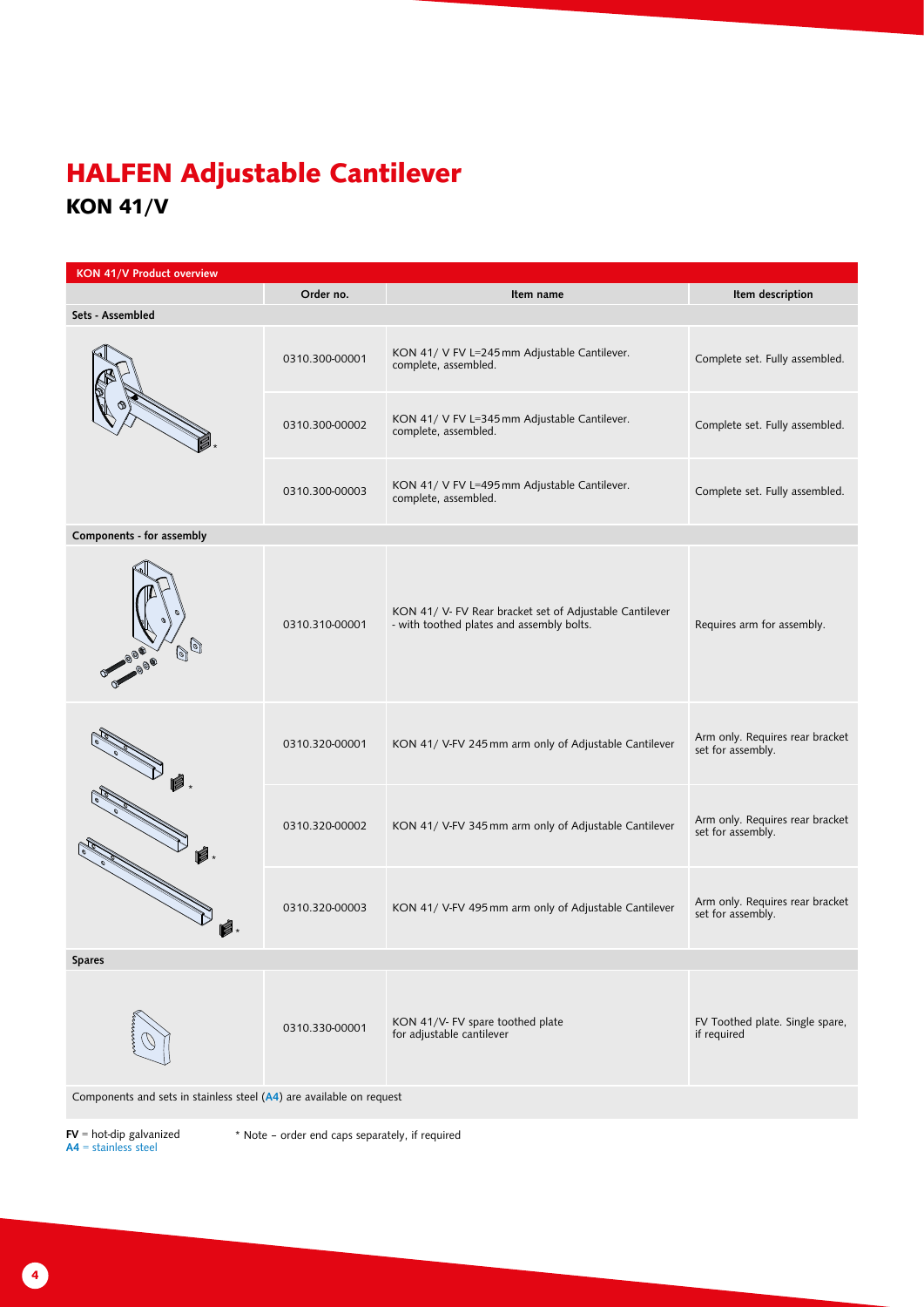### HALFEN Adjustable Cantilever KON 41/V

#### KON 41/V

The KON 41/V is the latest addition to the family of adjustable fixing products, providing the designer with elegant, load-tested solutions, while also giving the contractor a rapid and reliable install, which allows for site tolerances.

Design example → see page 8.





Connector reaction forces for the maximum allowable and design forces

Maximum allowable and design forces

 $F_1$ 

 $[mn]$  F[kN] F<sub>1</sub> F<sub>2</sub> F<sub>3</sub> F<sub>3</sub>

 $F<sub>2</sub>$ 

 $F_3$   $F_3$ 

 $F_4F_4F_4$ 

4 x Δ/4

3 x Δ/3

Δ

allow. load 5.55 2.89 2.77 1.85  $F_{\rm Rd}$  7.76 4.04 3.88 2.59

allow. load 3.44 1.72 1.72 1.15 FRd 4.82 2.41 2.41 1.61

allow. load 2.15 1.07 1.07 0.72 FRd 3.00 1.50 1.50 1.00

Δ/2 Δ/2

Length L Load

257

357

507

Cantilever disposition [mm]

| Length | Load                       | ıF.<br>F <sub>z</sub><br>$\Delta/2$ $\Delta/2$<br>$F_Q$ | F <sub>2</sub><br>F <sub>z</sub><br>Δ<br>$F_Q$ | $F_3$ $F_3$<br>$F_{Z}$<br>$3 \times \Delta/3$<br>$F_Q$ | $-4$ <sub>1</sub> $F_4$<br>F <sub>7</sub><br>$4 \times \Delta/4$<br>$F_Q$ |
|--------|----------------------------|---------------------------------------------------------|------------------------------------------------|--------------------------------------------------------|---------------------------------------------------------------------------|
| [mm]   | F[kN]                      | F <sub>1</sub>                                          | F <sub>2</sub>                                 | F <sub>3</sub>                                         | F <sub>4</sub>                                                            |
| 257    | allow. load F <sub>7</sub> | 6.83                                                    | 4.99                                           | 6.83                                                   | 6.83                                                                      |
|        | $F_{Z, Rd}$                | 9.57                                                    | 6.99                                           | 9.57                                                   | 9.57                                                                      |
|        | allow. load $F_{\Omega}$   | 5.55                                                    | 2.89                                           | 5.55                                                   | 5.55                                                                      |
|        | $F_{Q, Rd}$                | 7.76                                                    | 4.04                                           | 7.76                                                   | 7.76                                                                      |
| 357    | allow. load F <sub>7</sub> | 5.40                                                    | 4.14                                           | 5.40                                                   | 5.40                                                                      |
|        | $F_{Z, Rd}$                | 7.56                                                    | 5.79                                           | 7.56                                                   | 7.56                                                                      |
|        | allow. load $F_{\Omega}$   | 3.44                                                    | 1.72                                           | 3.44                                                   | 3.44                                                                      |
|        | $F_{Q, Rd}$                | 4.82                                                    | 2.41                                           | 4.82                                                   | 4.82                                                                      |
| 507    | allow. load F <sub>7</sub> | 4.45                                                    | 3.66                                           | 4.45                                                   | 4.45                                                                      |
|        | $F_{Z, Rd}$                | 6.23                                                    | 5.13                                           | 6.23                                                   | 6.23                                                                      |
|        | allow. load $F_{\Omega}$   | 2.15                                                    | 1.07                                           | 2.15                                                   | 2.15                                                                      |
|        | $F_{Q, Rd}$                | 3.00                                                    | 1.50                                           | 3.00                                                   | 3.00                                                                      |
|        |                            |                                                         |                                                |                                                        |                                                                           |



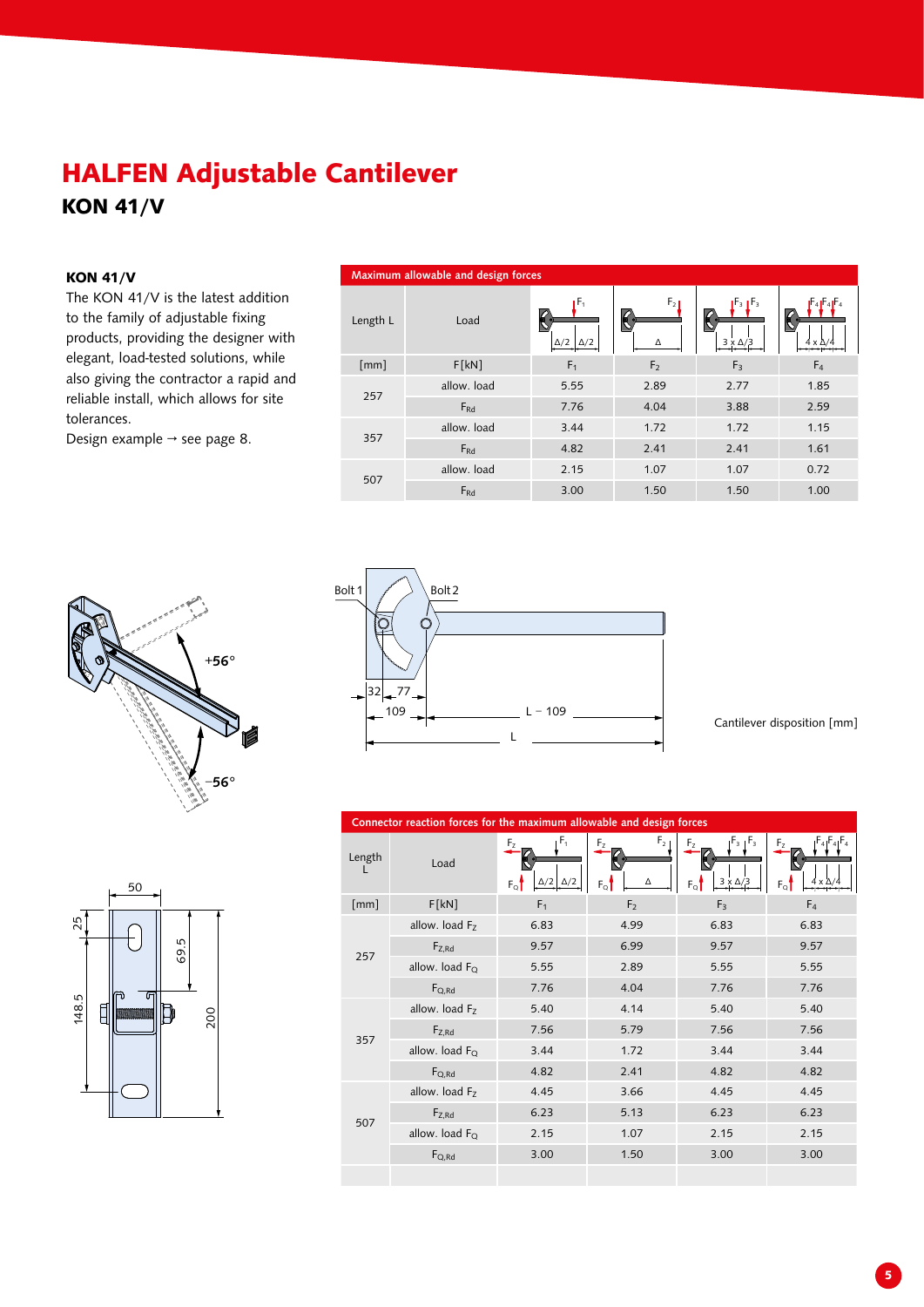### HALFEN Adjustable Cantilever KON 41/V Calculation Example

Calculation of the adjustable cantilever KON 41/V is based on the static calculation models as shown in the figures. The example is based on a cantilever with two mounted pipes of different diameter and a cable tray. The example is calculated with design values.









#### $R_{1,Ed}$   $R_{2,Ed}$ 77  $\frac{1}{\sqrt{2}}$  s<sub>2</sub>  $49'$ My,Ed  $2.3$ 6.28 5.63 44.44 44.12 70.59  $M_{v,Ed}$

#### Loads:

 $F_{Z,1}$  = 0.95 kN  $F_{X,1} = 0.10$  kN  $F_{Z,2}$  = 1.90 kN  $F_{X,2}$  = 0.20 kN  $q_7$  = 1.10 kN/m

#### Design loads:

| $F_{Z,1,d}$ | $= 1.4 \cdot F_{Z,1}$     | $= 1.33 kN$   |
|-------------|---------------------------|---------------|
| $F_{X,1,d}$ | $= 1.4 \cdot F_{X,1}$     | $= 0.14 kN$   |
| $M_{Y,1,d}$ | $= 2.065 \cdot F_{X,1,d}$ | $= 0.14$ kNcm |
| $F_{Z,2,d}$ | $= 1.4 \cdot F_{Z,2}$     | $= 2.66 kN$   |
| $F_{X,2,d}$ | $= 1.4 \cdot F_{X,2}$     | $= 0.8$ kN    |
| $M_{Y,2,d}$ | $= 2.065 \cdot F_{X,2,d}$ | $= 0.58$ kNcm |
| $q_{Z,d}$   | $= 1.4 \cdot q_{Z}$       | $= 1.54$ kN/m |

#### Calculation model 1 for design of:

#### HZM 41/41 or HM 41/41 profile:

shear forces at infinite distance to bolt 2 from both sides

$$
\begin{aligned} \nabla^L_{Z,Ed} &\leq \nabla_{Z,Rd} \\ \nabla^R_{Z,Ed} &\leq \nabla_{Z,Rd} \n\end{aligned}
$$

VL

bending moment above bolt 2, considering shear force on both sides  $M_{Y,Ed} \le M_{Y,Rd}$  (with  $V^L_{Z,Ed}$ )  $\rho$  if required  $M_{Y,Ed} \le M_{Y,Rd}$  (with  $V_{Z,Ed}$ )  $\rho$  if required

normal force on both sides of bolt 2  $N<sup>L</sup><sub>Ed</sub> ≤ N<sub>Rd</sub>$  (ρ if required)  $N<sup>L</sup><sub>Ed</sub> ≤ N<sub>Rd</sub>$  (ρ if required)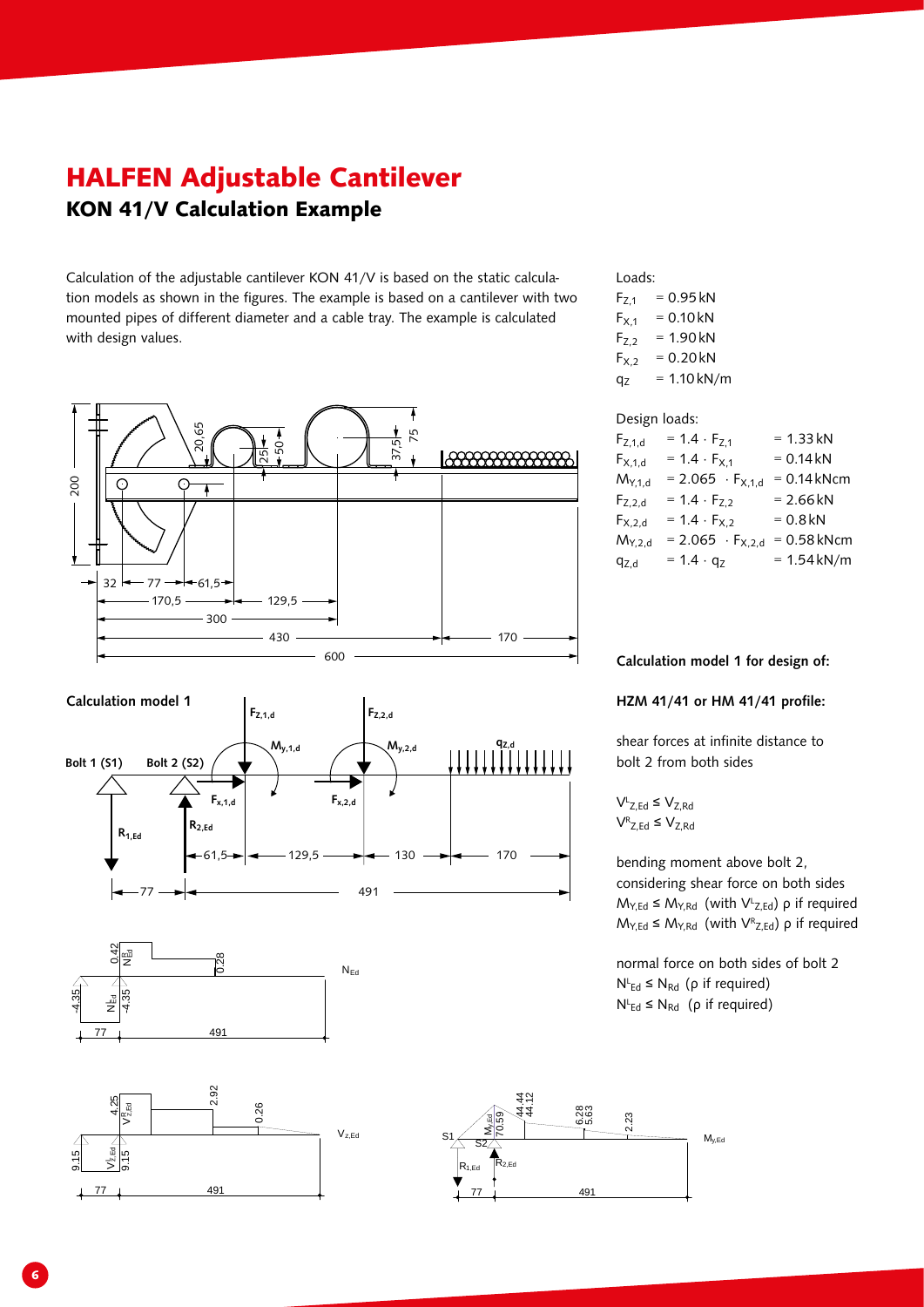### HALFEN Adjustable Cantilever KON 41/V



We provide technical support for planning and calculating of all assembly products. Please refer to your local sales company. Contact information can be found at www.halfen.com i

#### Calculation model 2



#### Calculation model 2 for calculation of connector forces:

 $F_{Z,Ed} \leq F_{Z,Rd}$  $F_{Q,Ed} \leq F_{Q,Rd}$ 



The values are adopted from the tables "maximum forces" and "connector reaction forces" normalization according fy.

#### HVT Connector:

According to the first design criteria the following conditions must be verified:

 $R_{2,Ed} \leq R_{2,d}$  (for design loads)  $R_{2,Ed} \leq R_{2,allow}$  (for allowable loads)